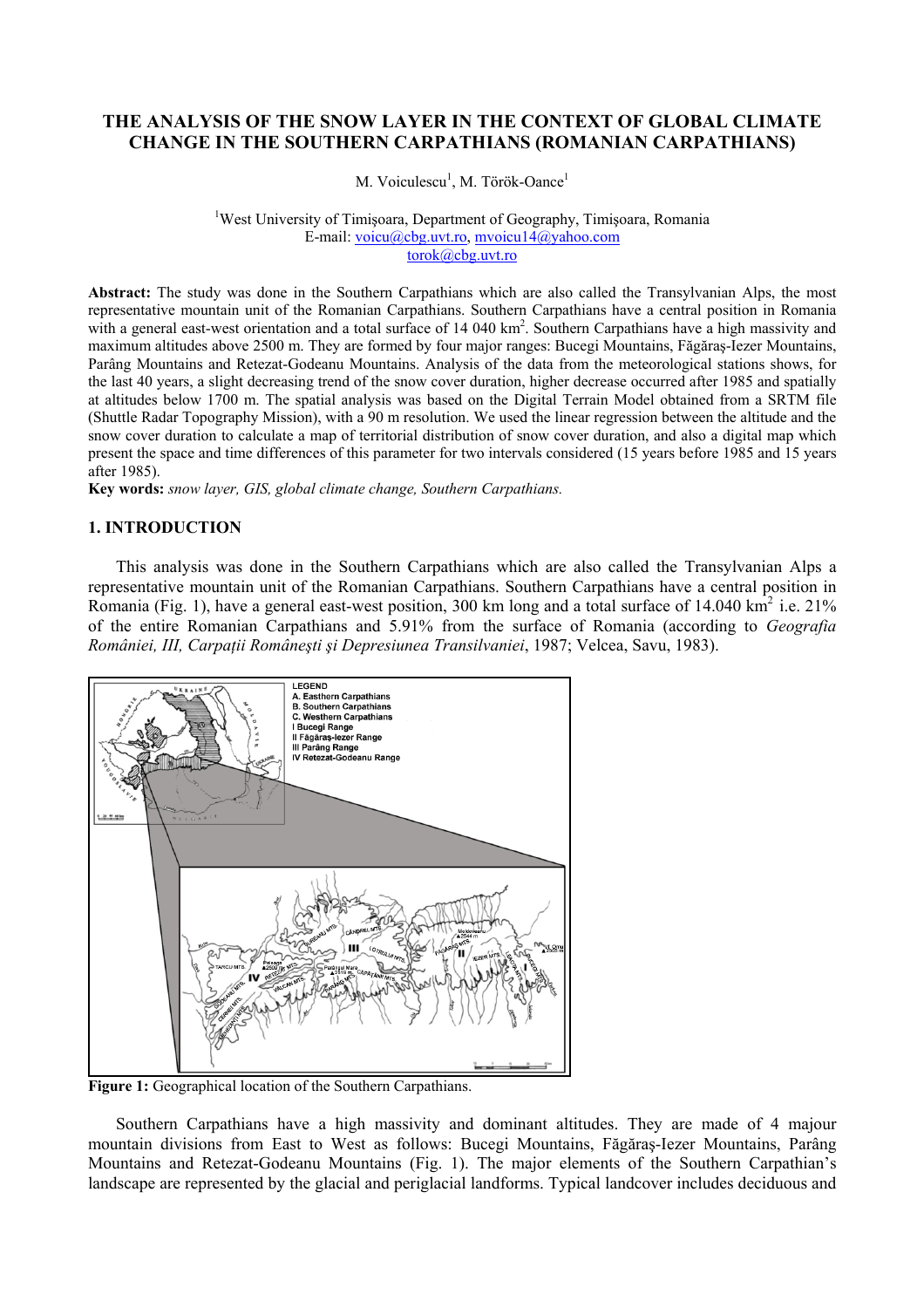coniferous forests below the timberline, and grassy alpine meadow above it. Vegetated areas are broken up by the presence of steep slopes and barren rocks.



**Figure 2:** The climatic influences about Southern Carpathians

Due to the existence of the 2 macro slopes, the northern and the southern one caused by the general orientation, the Southern Carpathians are affected by a few major types of climate influence which creates a typical climate at local and regional level. The Southern macro slope is under the influence of western humid air masses. The southern macro slope is affected in its south-western part by submediterranean influences, the eastern part by continental influences from the east and the central part of the slope by transition influences (from submediterraneean to transition influences) (according to *Geografia României, I, Geografia fizică*, 1983) (Fig. 2). That is why both the thermal regime as well as the repartition of humidity and of the snow fall are differentiated vertically (in the alpine and forest level) and within the 2 large ways of exposition the northern and the southern one.

The data of apparition, formation, duration and data of disappearance of the snow layer are directly influenced by many factors: altitude isotherm of  $0^{\circ}$  C, the snow fall frequency, the slope exposition to the sun and general circulation of atmosphere and the existence and structure of the vegetal cover (according to Voiculescu, 2002a, 2002b, Voiculescu, Török-Oance, 2004).

#### **2. DATA AND METHODS**

For this study we used climate data (temperatures, precipitations, snow cover duration) from the meteorological stations in Southern Carpathians (Tab. 1) placed above 1400 m.

The digital climate models and space analysis was based on Digital Terrain Model. This was obtained from a SRTM file (Shuttle Radar Topography Mission) with a 90 m resolution. The following steps were made: georeferentiation of the model in the UTM coordinate system, ellipsoid WGS84; cutting out the studied area; correcting the altitude errors and modification of the resolution of the model from 90 m to 30 m towards GIS integration of the Landsat satellite images with a 30 m resolution.

The analysis of the climate data allowed observing the general tendencies i.e. the slight raise of the values of the average annual temperatures, decrease of the snow cover duration. Even though these climate elements have a high temporal variability there can be seen a "threshold" in 1985 beyond which these tendencies are obvious. There is also a slight difference between the meteorological stations placed above 2000 m (Ţarcu, Bâlea Lac and Omu), with more diffuse tendencies comparing to the stations placed at lower altitudes where tendencies are obvious.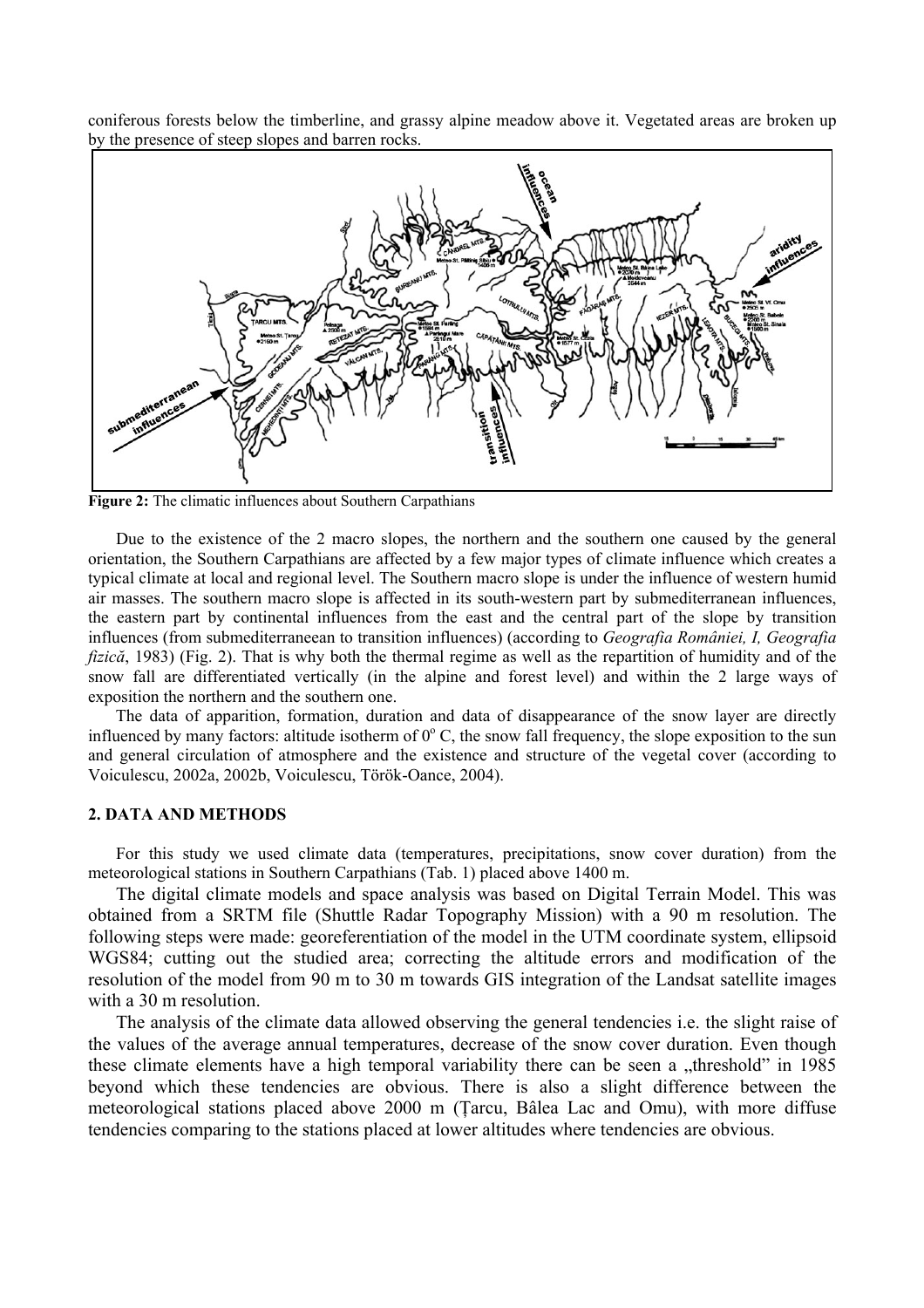| Nr | Meteo.<br><b>Station</b><br>(m) | Lat. N/<br>Long. E        | Range/<br>Exposure                           | $T^{\circ}C$   |         |      |       | <b>Sunshine duration</b> |                   | $Pp$ (mm)      |       | <b>Snow cover duration</b> |                 |              | Wind                     |                                      |
|----|---------------------------------|---------------------------|----------------------------------------------|----------------|---------|------|-------|--------------------------|-------------------|----------------|-------|----------------------------|-----------------|--------------|--------------------------|--------------------------------------|
|    |                                 |                           |                                              | mean<br>annual | min.    | max. | ampl. | hour/year                | number<br>of days | mean<br>annual | >0.1  | number<br>of days          | average<br>(cm) | max.<br>(cm) | average speed<br>m/s     | average<br>frequency<br>on direction |
| 1. | Vf. Omu<br>2505                 | 45°27'/<br>25°27          | Bucegi<br>horizontal<br>surface              | $-2.5$         | $-10.9$ | 5.8  | 16.8  | 1597.6                   | 230               | 1134           | 163.5 | >270                       | 39.7            | >115         | 9.7                      | SW                                   |
| 2. | <b>Babele</b><br>2200           | 45°24'<br>25°28'          | Bucegi<br>easthern                           | $-0.2$         | $-9,2$  | 7,9  | 17,1  | $\overline{a}$           | $\sim$            | 582,2          |       | >200                       | 117,1           | 229          | 9                        | N                                    |
| 3. | Tarcu<br>2150                   | $45^{\circ}16'$<br>22°32' | Retezat-<br>Godeanu<br>horizontal<br>surface | $-0.6$         | $-8,7$  | 7,5  | 16,2  | $\overline{\phantom{a}}$ |                   | 980,8          | ٠     | >180                       | 35,5            | 147          | 10                       | N                                    |
| 4. | Bâlea Lac<br>2070               | 45°36'<br>24°37'          | Făgăraș-<br>lezer<br>northern                | 0.2            | $-8.7$  | 8.8  | 17.5  | $\overline{a}$           |                   | 1246.2         | 277.8 | >240                       | 66.4            | 308          | 3                        | N                                    |
| 5. | Parâng<br>1584                  | 45°23'/<br>23°27'         | Parâng<br>westhern                           | 3,5            | $-5$    | 12,4 | 17,4  | $\overline{a}$           |                   | 834            | ٠     | >150                       | 30              | >300         | $3 - 4$                  | W                                    |
| 6. | Cozia<br>1577                   | 45°18'<br>$24^{\circ}20'$ | Făgăraș-<br>lezer<br>westhern                | 3.0            | $-6.3$  | 12.3 | 18.9  | $\overline{a}$           |                   | 844.2          | 146.3 | >200                       | 39.5            | 211          | $\overline{\mathcal{L}}$ | E                                    |
| 7. | Sinaia<br>1500                  | 45°21'/<br>25°30'         | Bucegi<br>easthern                           | 3,8            | $-4.5$  | 13,1 | 17,6  | $\overline{a}$           |                   | 902,7          | ٠     | >140                       | 35              | >178         | 5.8                      | N                                    |

**Table 1:** The climatic characteristics of the Southern Carpathians

Because the snow cover duration depends directly on air temperatures (Jaagus, 1997) the correlation between the snow cover duration and the average temperature of winter season (November-March) was made. In this case too, the state is different according to the altitude: at high altitude stations, the correlation is less obvious  $(r=0.5)$  while at the stations placed between 1400-1500 m the connection is obvious and the correlation coefficient has values between -0.7 and - 0.81.

The strong correlation between altitude and snow cover duration (r=0,89) allowed, using GIS, to use the linear regression equation – together with the terrain model – in order to get the digital models of the snow cover duration both for the multiannual average as well as for the two intervals considered: 15 years before 1985 and 15 years after 1985. By subtracting the last two models of the snow cover duration a digital map was obtained which present the space and time differences of this parameter for the studied area (Fig. 3). Models were made only for areas placed above 1400 m.



**Figure 3:** The differences of the mean snow cover duration for the two intervals considered (15 years before 1985 and 15 years after 1985).

# **3. CONCLUSIONS**

The results lead to the following conclusions:

- during the last 40 years there has been a slight tendency of decreasing the number of days with snow layer. High decrease occurred after 1985 and spatially at altitudes below 1700 m (Fig. 3). A